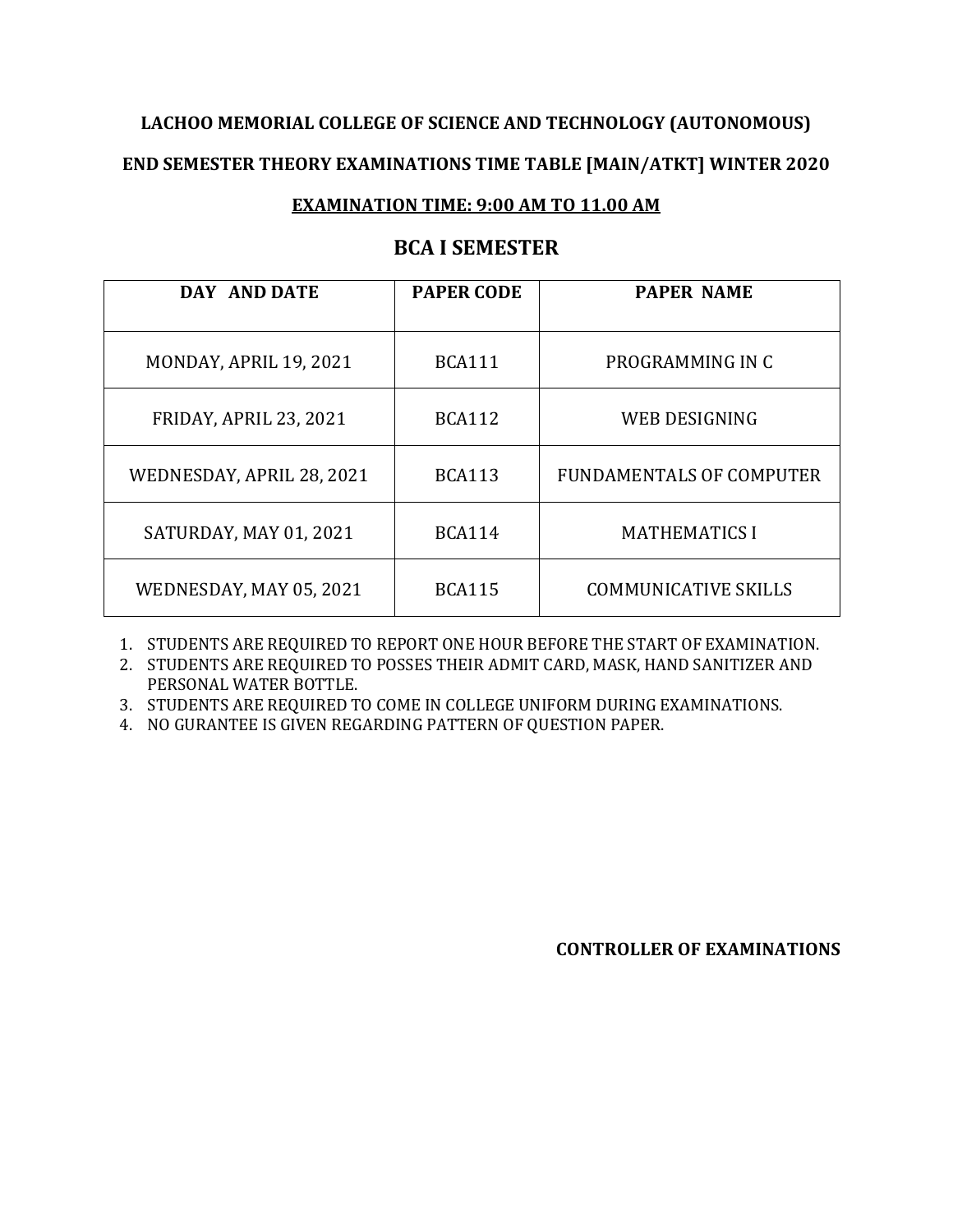### **LACHOO MEMORIAL COLLEGE OF SCIENCE AND TECHNOLOGY (AUTONOMOUS)**

#### **END SEMESTER THEORY EXAMINATIONS TIME TABLE [MAIN/ATKT] WINTER 2020**

#### **EXAMINATION TIME: 9:00 AM TO 11.00 AM**

#### **BCA III SEMESTER**

| <b>DATE AND DAY</b>           | <b>PAPER CODE</b> | <b>PAPER NAME</b>          |
|-------------------------------|-------------------|----------------------------|
| SATURDAY, APRIL 17, 2021      | <b>BCA311</b>     | JAVA PROGRAMMING           |
| THURSDAY, APRIL 22, 2021      | <b>BCA312</b>     | <b>COMPUTER NETWORKS</b>   |
| TUESDAY, APRIL 27, 2021       | <b>BCA313</b>     | <b>DATABASE SYSTEM</b>     |
| <b>FRIDAY, APRIL 30, 2021</b> | <b>BCA314</b>     | E - COMMERCE AND CYBER LAW |
| <b>TUESDAY, MAY 04, 2021</b>  | <b>BCA315</b>     | DIGITAL ELECTRONICS        |

1. STUDENTS ARE REQUIRED TO REPORT ONE HOUR BEFORE THE START OF EXAMINATION.

2. STUDENTS ARE REQUIRED TO POSSES THEIR ADMIT CARD, MASK, HAND SANITIZER AND PERSONAL WATER BOTTLE.

3. STUDENTS ARE REQUIRED TO COME IN COLLEGE UNIFORM DURING EXAMINATIONS.

4. NO GURANTEE IS GIVEN REGARDING PATTERN OF QUESTION PAPER.

**CONTROLLER OF EXAMINATIONS**